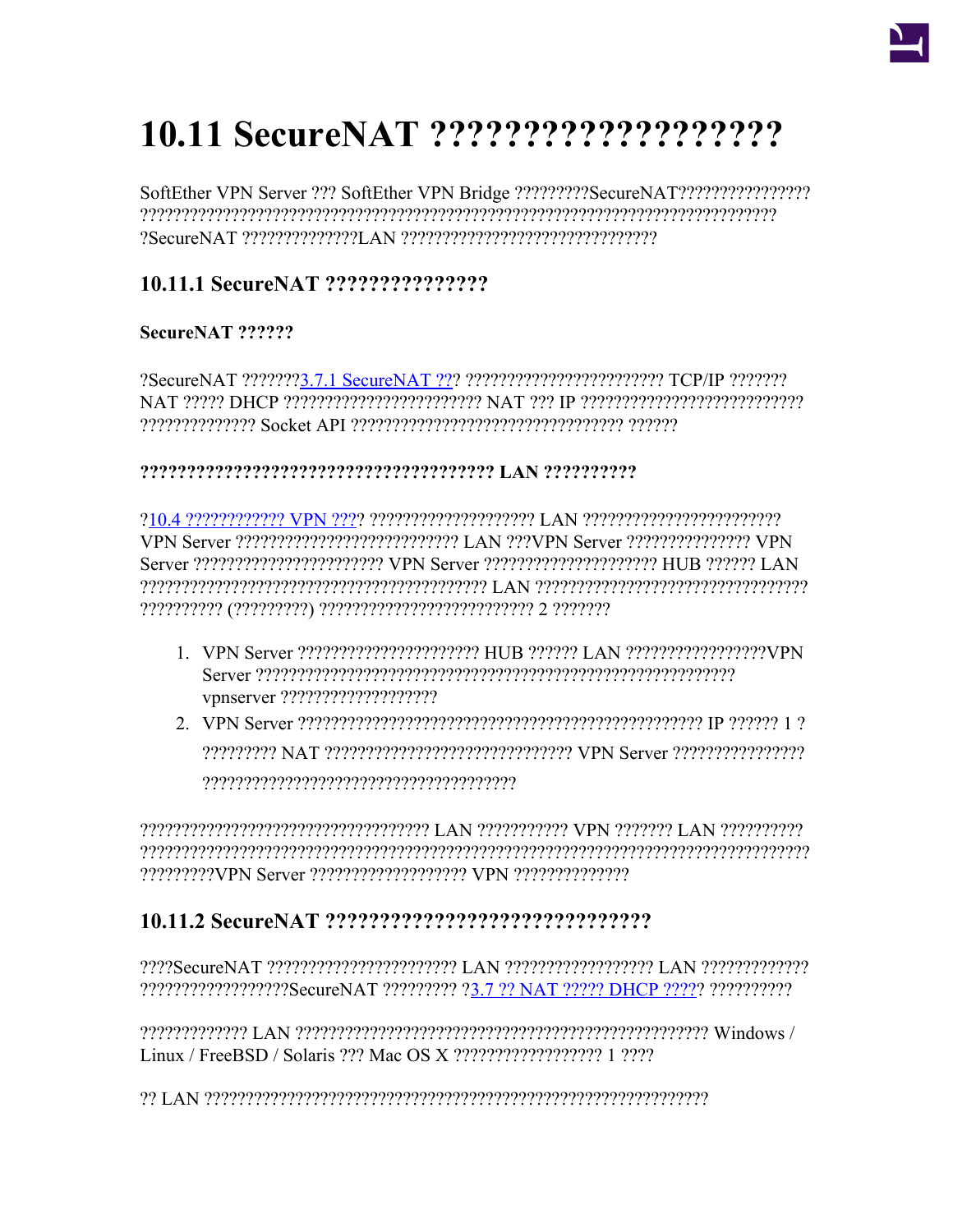POPPRESERFERENT IN PERPERTENT TERRITOR IT REPERTED AN INFORMATION CONTRIGUE AND THE USE OF THE USE OF THE USE ????????????

# 10.11.3 ???????

#### ?????????

# $10-11-1$ .png

#### ????????

22222222222222222222222222222 VPN Server 222222222222222222222 2130.158.6.512222 

#### ??

222222222222222 Secure NAT 2222222222222222222222222222222222

- $-2222222222222222222222222222222192.168.1.0/2422222222222222222192.168.1.10222$
- 

??????????????

# ?????

?130.158.6.51???? IP ???????????????????? VPN Server ??????????????????????????? VPN Server ??????????? VPN Server ???? HUB????? (???????? HUB ??? "DEFAULT" ?????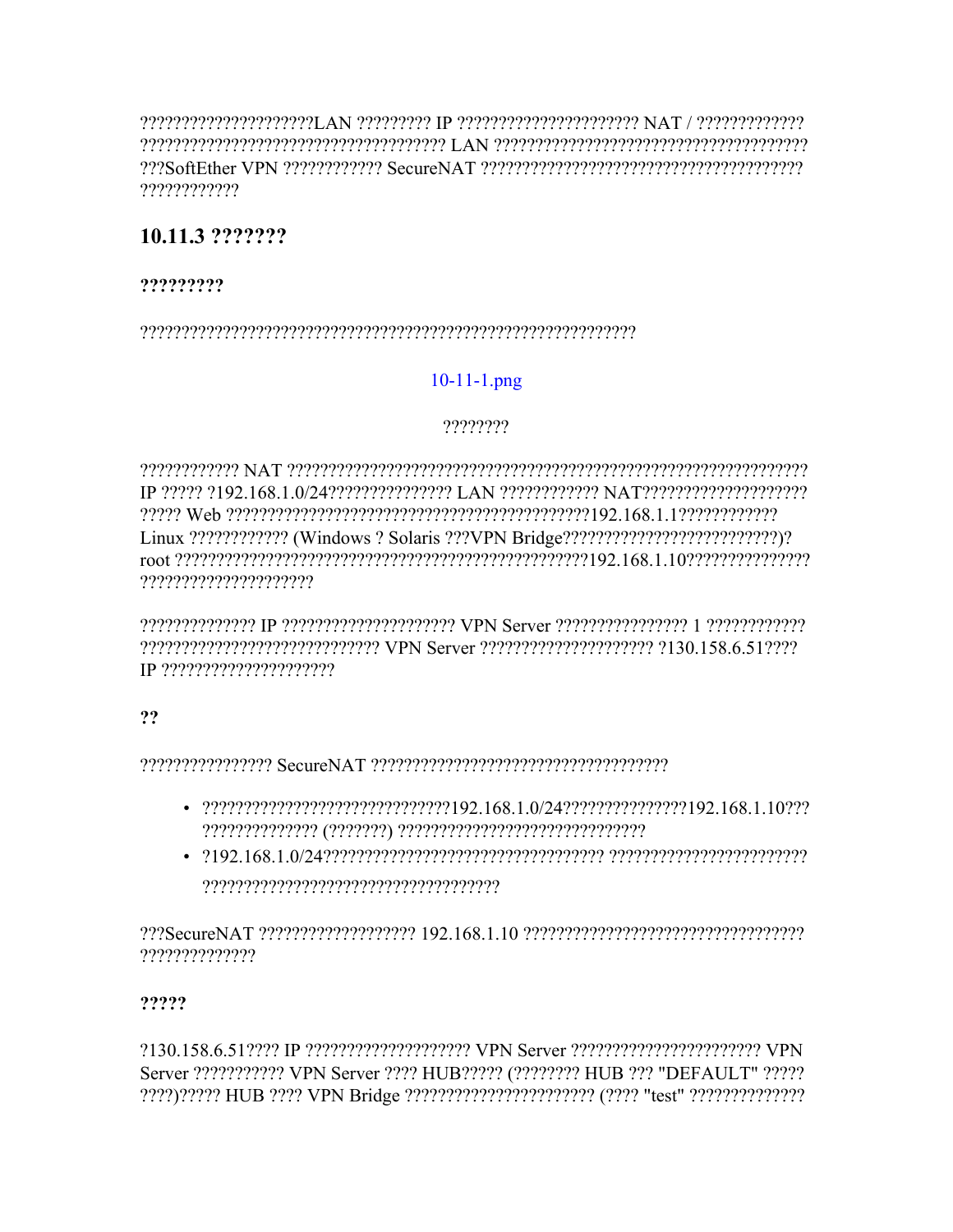???????????????)?VPN Server ??????????????3? SoftEther VPN Server ?????? ?????????  $22$ 

# 10.11.4 ?????????? LAN ?? VPN Bridge ???

# VPN Bridge ??????

???????? 1 ????????????? LAN (?????????????????????????!92.168.1.10???????? LAN) 

??????????????? LAN ????????192.168.1.1???? IP ????? Linux ?????????????????????? ??SoftEther VPN Bridge ???????????????

? ?9.3.5 ???????????? ??????????)?

???? ??????????

./vpnbridge start ∥\$

???????192.168.1.1??????????? VPN Bridge ?????????????????Windows ?? VPN Bridge 

# VPN Bridge ????????

????? vpncmd ????? UNIX ?????????????????????vpncmd ?????????? ??6? ???????????? ??????????? ??????????

# $10-11-2$ .png

# VPN ????????????

IP ????????192.168.1.1??????????? [OK] ??????????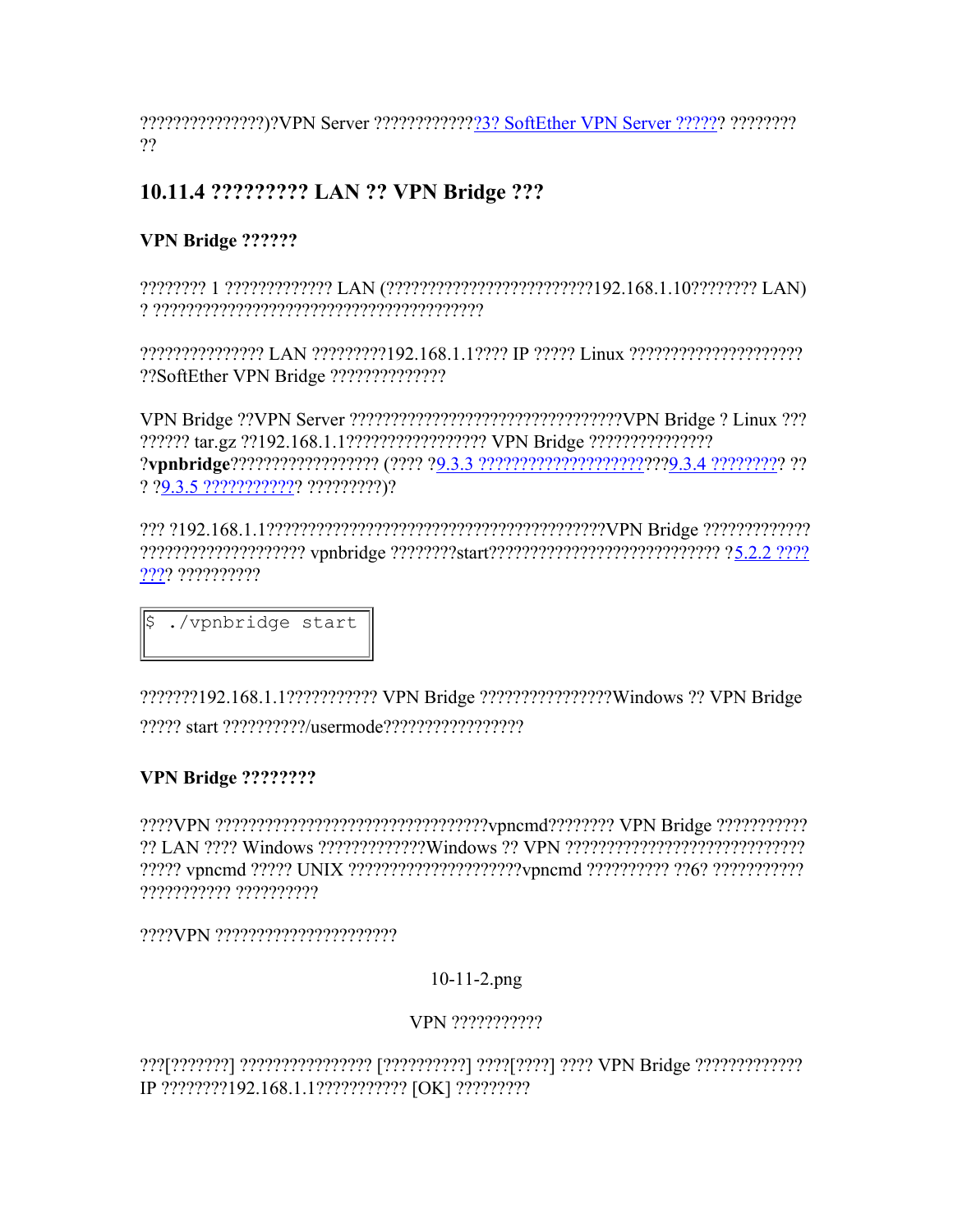10-11-3.png

VPN Bridge ?????????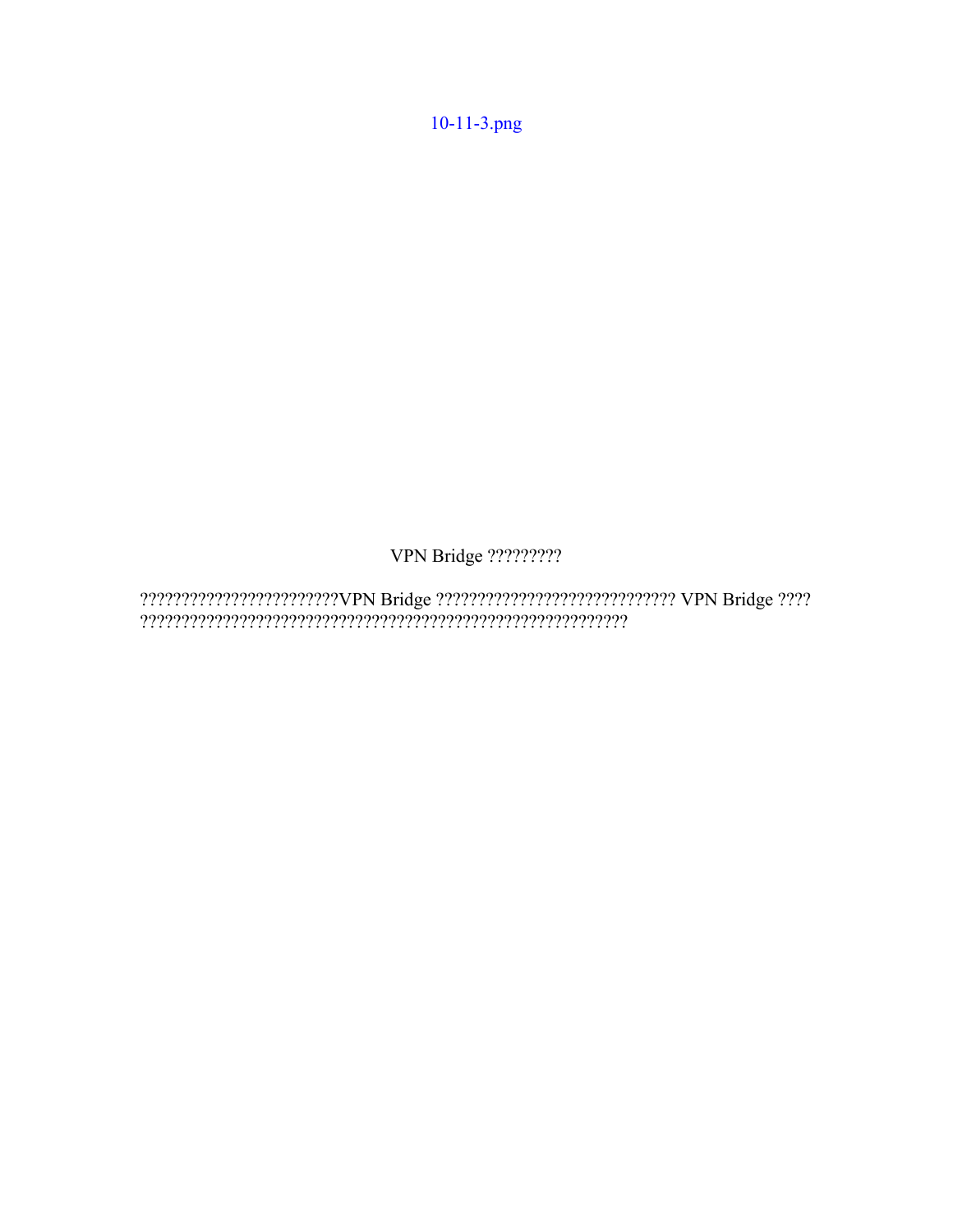[10-11-4.png](https://ja.softether.org/@api/deki/files/337/=10-11-4.png)

VPN Bridge ?????

**SecureNAT ??????**

SoftEther VPN Bridge ?????? [?? HUB ???] ????????????[?? HUB ??? - BRIDGE] ????? ????????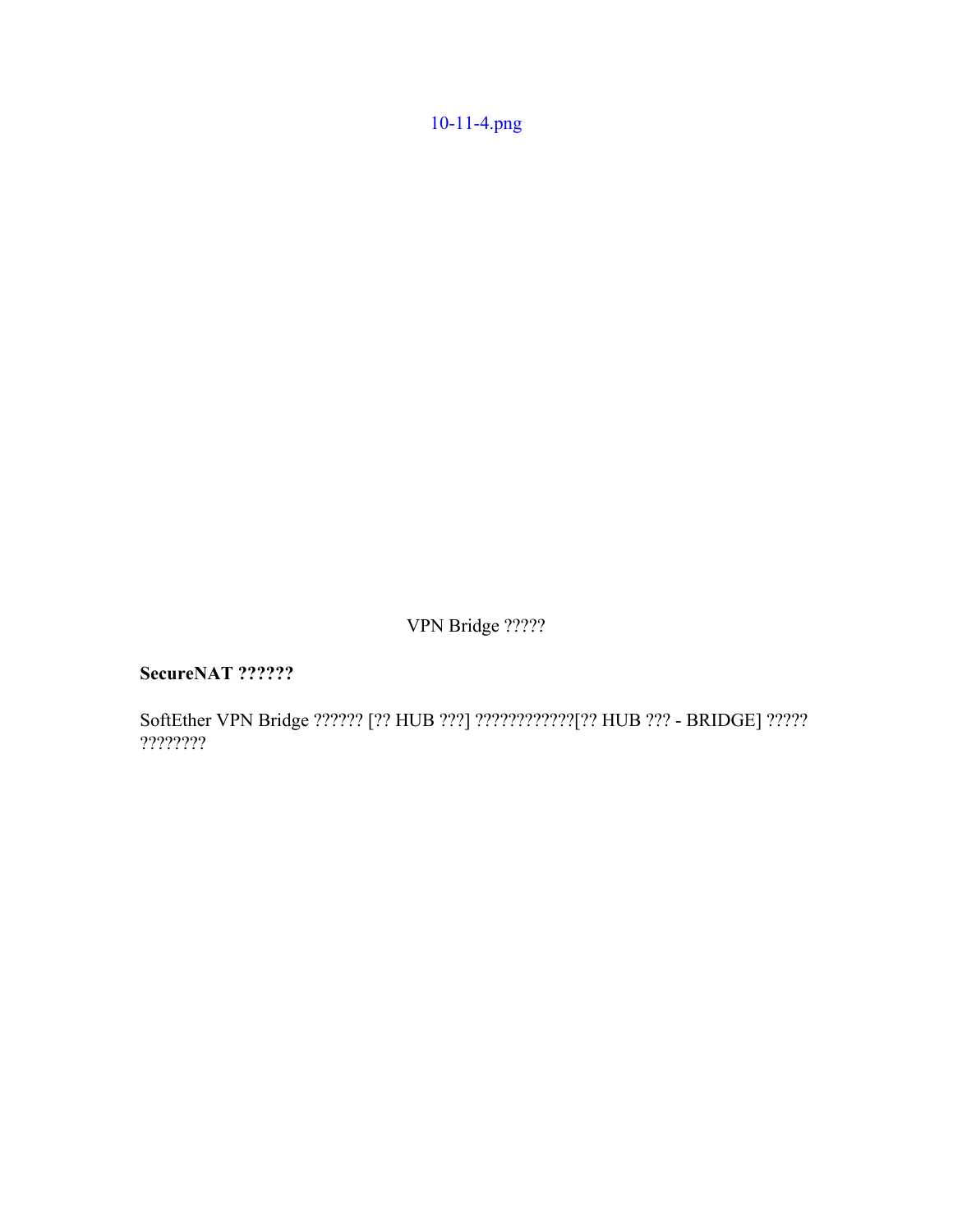#### ?? HUB ?????

????[?? NAT ????? DHCP ??????] ?????????????????[?? NAT ????? DHCP ?? ??

#### 10-11-6.png

#### SecureNAT ??????

#### 

???????????? | הירוי הירוי הירוי הירוי הירוי הירוי הירוי הירוי הירוי הירוי הירוי הירוי הירוי הירוי הירוי הירו ??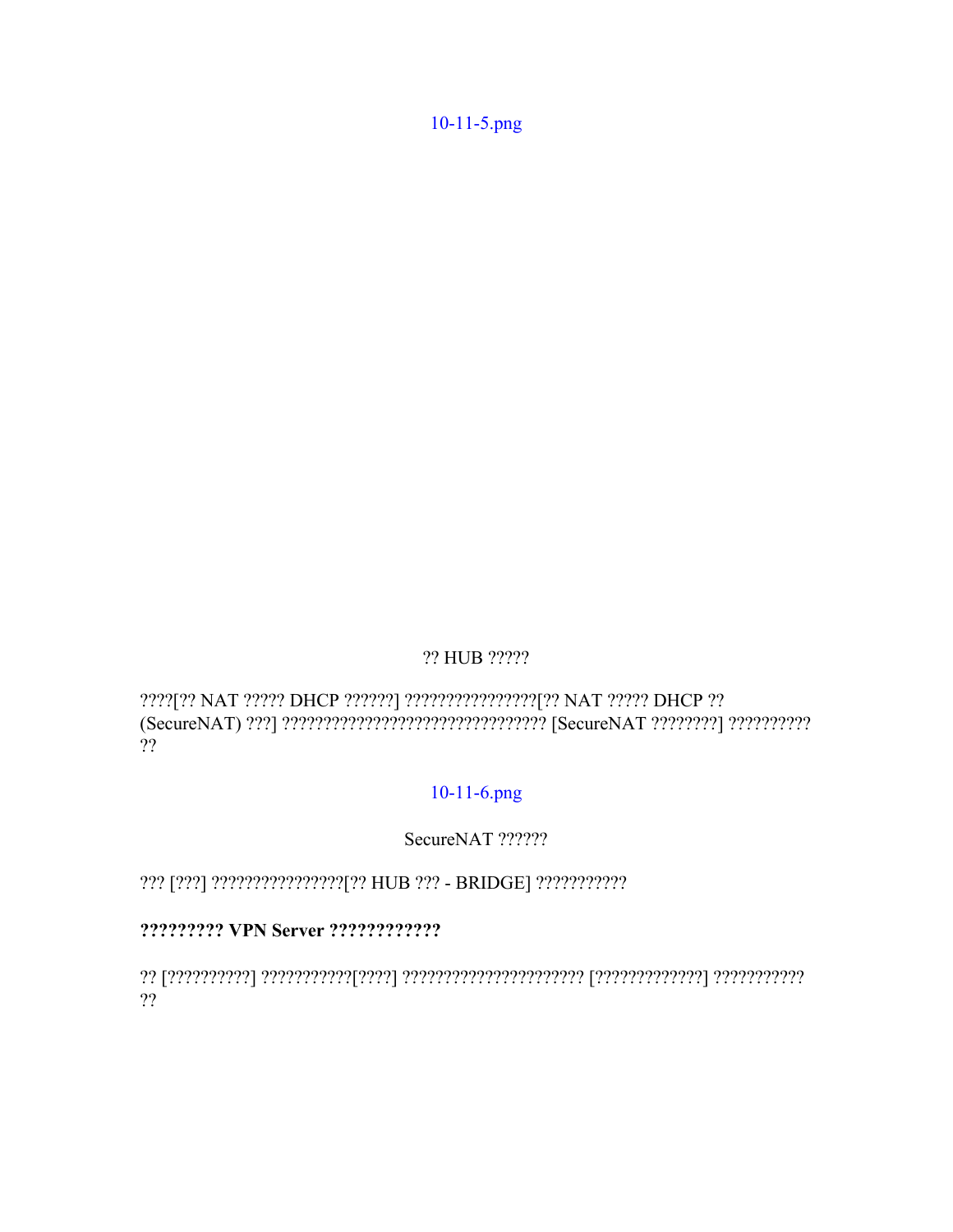????????? VPN Server ????????????

- $\cdot$  [?????] ?? ???? "????" ???????????????
- $\cdot$  [????] ??

???????????????????? VPN Server ??????? IP ???? (????????130.158.6.51?) ???? ??

 $\cdot$  [?????] ??

• [?? HUB ?] ??

????????????????????? VPN Server ????????? HUB ????????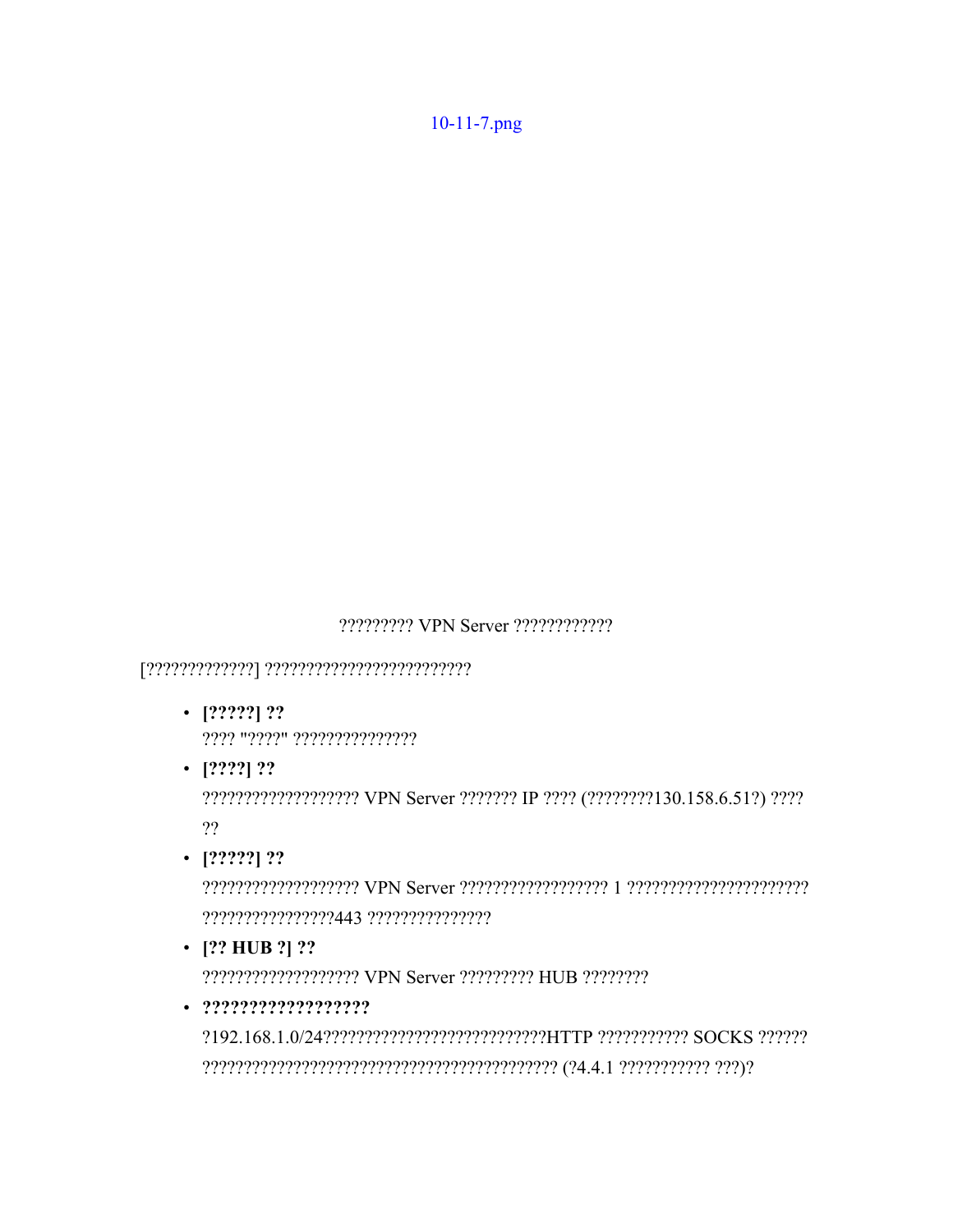$\cdot$  [?????]

??????????????????? VPN Server ??? HUB ?????????? (????? "test" ????) ???? ??????????? "?????????" ?????????????

 $-$  [?????]

VPN Server ??? HUB ?????????????????? (????? "test" ????) ???????????

 $\cdot$  [?????]

 $22$ 

?????????????????[OK] ???????????????[BRIDGE ?????????] ????????????????????????? 

#### ????????? VPN Server ?????????????

# 10.11.5 ????????????

????????????????????????? VPN Client ?????????VPN Client ?? VPN Server (??? ?130.158.6.51?) ??? HUB ??????????? HUB ?? ??????? VPN Bridge (192.168.1.1) ????? 22222 Secure NAT 222 NAT 22222 DHCP 2222222222222222222222

22222222222 HUB 22222 VPN Client 222 LAN 222222222192.168.30.0/242222 HUB 22222 ?????????? IP ???????????? DHCP ?????????????????????????? SecureNAT ??????????? ???????????????VPN Bridge ??????? SecureNAT ?????????? VPN Bridge ???????????????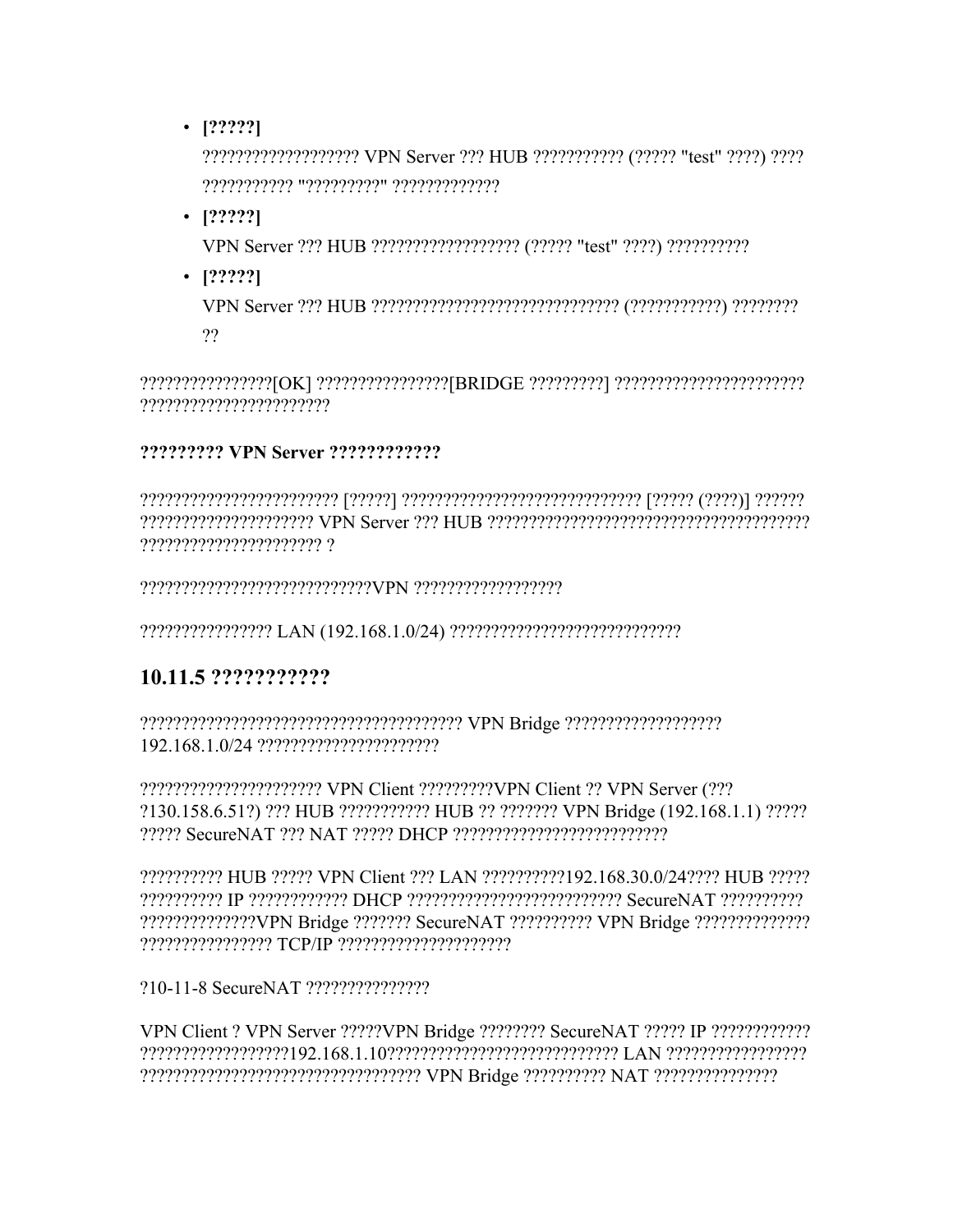???????????????

# $10-11-9.$ png

#### 

# 

- 
- 22222222222222222222222223.4.12 222222222222222222 222) 2222222222
- reserved and the consequence of the consequence  $\mathbf{A} \mathbf{r}$
- SecureNAT ??????????????SecureNAT ???????? VPN Bridge (??? VPN Server) ?

#